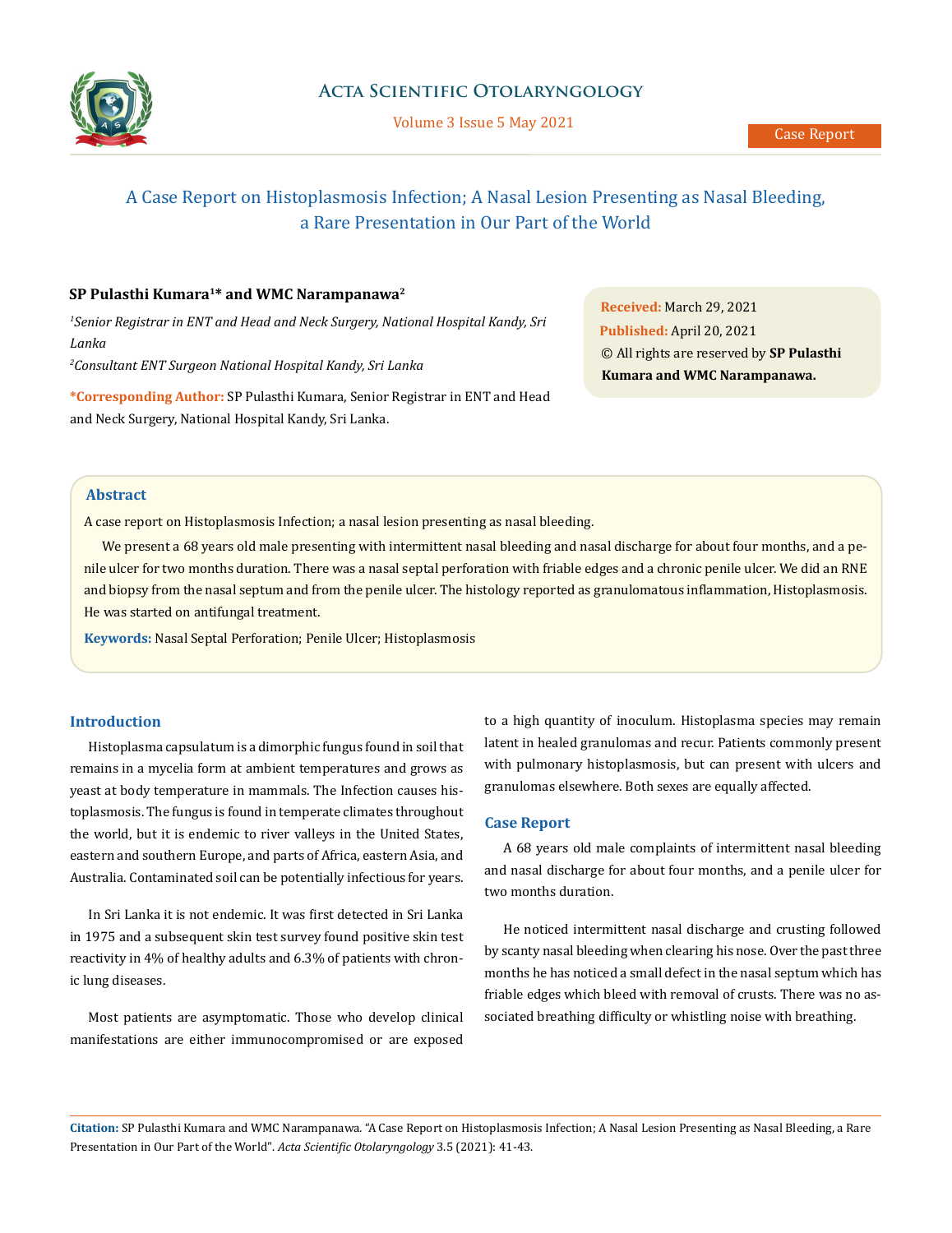He had also noticed an ulcer in the penis for two months which has not got cured with usual treatments.

There were no urinary symptoms like dysuria, hematuria or urinary retention.

He has noticed weight loss, malaise, intermittent cough but no episodes of blood in sputum or profuse productive cough.

He did not have abdominal pain, altered bowel habits or mucosal ulcers in mouth or other genital ulcers.

He is on oral hypoglycemic agents (metformin) for about ten years and having regular clinic follow up and has good glycemic control.

He is a farmer, doing paddy and vegetable cultivation. His sexual history is unremarkable. There is no history of cocaine, cannabis or other substance abuse.

#### **Examination**

There was a perforation in the nasal septum with crusting and granulation tissue in the margin; it was about 0.5 to 1 centimeter in diameter. There was scanty bleeding when crusts were disturbed. There were no polyps, masses or other lesions in the nose. Posterior Rhinoscopy was normal.

There was an ulcer close to the edge of glans penis with a necrotic base. Bilateral discrete mobile superficial and deep inguinal lymph node enlargements noted.

#### **Management**

Oral Itraconazole 200 mg was started as treatment.

Initially Itraconazole was given twice daily for two weeks and liver function tests repeated at two weeks then to continue for two months.

Then a daily dose of 200 mg was planned to continue for six months. Periodic ophthalmological assessment, blood investigations and liver function assessment were planned on outpatient clinic basis.

The expectant outcome is healing of the penile ulcer with a small scar and healing of the nasal septal ulcer. There was a residual perforation in the nasal septum of about 0.5 centimeter in diameter which was asymptomatic. If there remains a significant symptomatic perforation, he may need a mucosal graft. Another option is a device closure method; prosthesis to keep the perforation closed. If these interventions fail, enlarging the perforation also can resolve the problems like whistling, crusting and the sense of airflow limitation.

The need for life-long antifungal maintenance therapy was to be considered at six months to prevent relapse.

## **Discussion**

Our patient a 68 years old male presented with a nasal septal wound and a penile ulcer as the most obvious complaints. The duration of symptoms and the constitutional symptoms suggest a chronic inflammatory disease.

#### **Evaluation of findings**

In the clinical history, constitutional symptoms, nasal and penile ulcer initially suggested syphilis without much evaluation. The serological tests excluded the possibility of syphilis.

Lymphadenopathy and the lung signs pointed towards chronic lung pathology. He has had a chronic cough, history of smoking, weight loss and chest X-ray signs which pointed towards chronic lung pathology although the penile ulcer did not correlate well with a common cause like a lung carcinoma or Mycobacterium tuberculosis. The reported chest X-ray and the Mantoux test helped to narrow down differential diagnoses.

Initially we regarded the penile ulcer as a different pathology as they were not obviously connected.

The differential diagnosis of Histoplasmosis was not considered initially till the basic blood investigations and the blood picture was available which made a hematological malignancy less likely.

The patient was not acutely ill although a chronic inflammatory disease condition was suspected from the long duration and constitutional symptoms.

We relied on the histology for a definitive diagnostic help.

There were no signs and symptoms to suggest central nervous system involvement, cardiovascular system involvement or gastrointestinal system involvement.

**Citation:** SP Pulasthi Kumara and WMC Narampanawa*.* "A Case Report on Histoplasmosis Infection; A Nasal Lesion Presenting as Nasal Bleeding, a Rare Presentation in Our Part of the World". *Acta Scientific Otolaryngology* 3.5 (2021): 41-43.

42